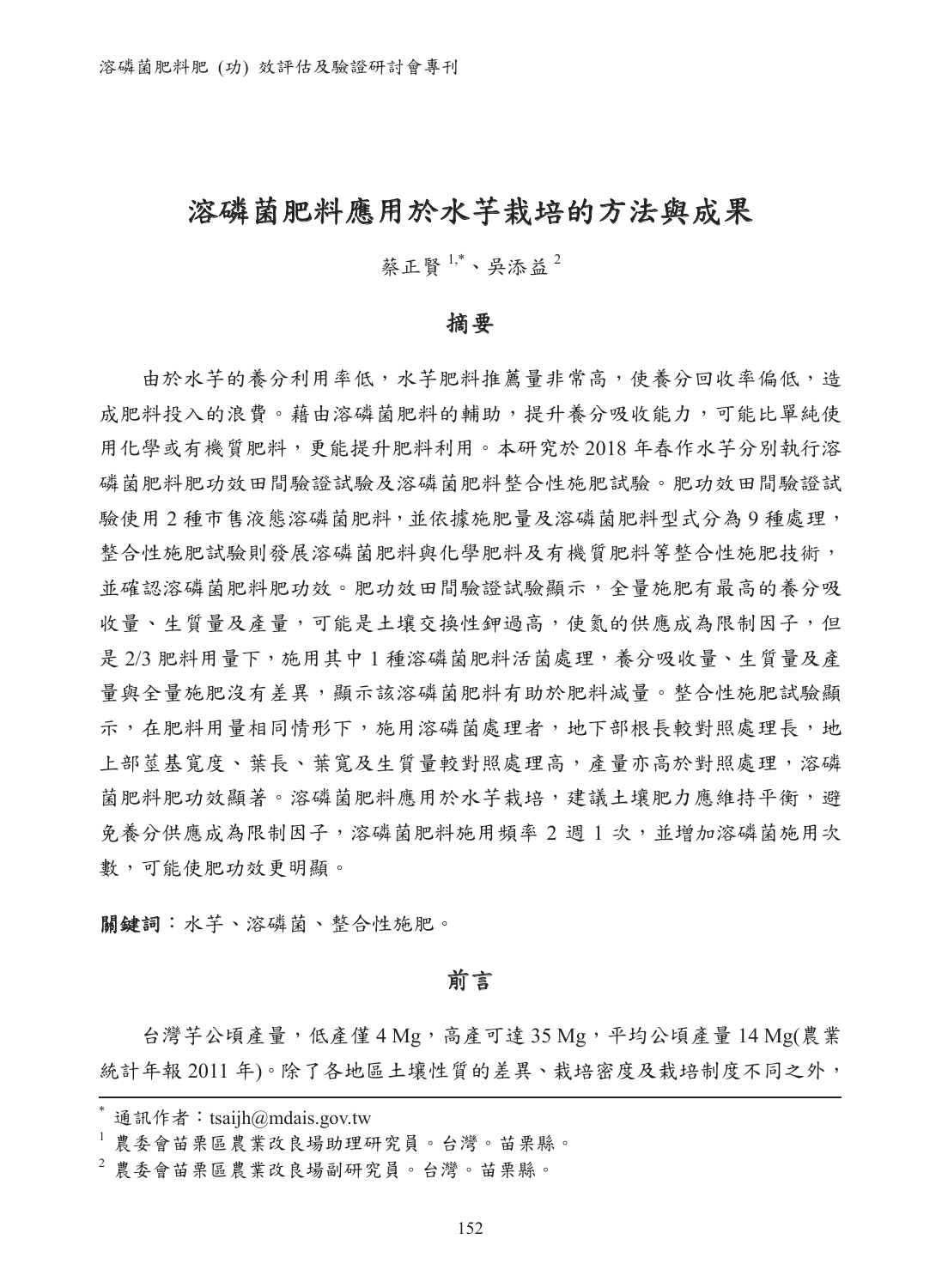水芋的生長期長達 6-8 個月,期間乾物質與光合作用產物累積,以及乾物分配至球 莖比例等皆容易受氣候及土壤養分影響 (魏等 1999; De la Pena etal.1972), 使得水 芋經濟施肥的建議非常難以達成。施用肥料對水芋增產的效應明顯,主要的原因 是水芋的養分利用率低 (蔡 2000),各地區改良場每公頃之氮推薦量約 400-700 kg、磷酐約 100-150 kg、氧化鉀約 200-500 kg (賴等 2012;全和倪 2010)。根據本 場研究,雖然土壤有效性磷已高達 56 mg kg-1,施用 300 kg ha-1 的磷酐仍有最高的 水芋產量,比上述磷酐推薦量高出 1 倍,然而此等用量下磷酐回收率約只有 4.6 %, 造成肥料投入的浪費。藉由溶磷菌肥料的輔助,提升磷之吸收能力 (楊和趙 2008), 可能比單純使用化學或有機質肥料,更能提升肥料利用,並協助農民降低三要素 的用量。田間試驗證實磷肥的施用於水芋地上部生長旺盛期即對生質量的增加有 影響,且其影響持續至收穫 (蔡和吳 2017),顯示水芋磷的吸收關鍵期在生長旺盛 期之前。為了促成水芋的經濟施肥,本研究於水芋生長初期至生長旺盛期使用溶 磷菌,以期增加水芋根部對磷之吸收能力,並強化根部發展,配合肥料減量施用, 評估溶磷菌肥料表現出作物產量和土壤改良等方面的效果,以確認其肥功效 (李和 沈 2012), 並發展溶磷菌肥料與化學肥料及有機質肥料等整合性施肥技術。

## 材料與方法

#### 一、溶磷菌肥功效田間驗證試驗

水芋田間試驗採春作,於 2018年3月1日定植,試驗田位於公館鄉尖山段, 質地為壤土,試驗前之土壤肥力為酸鹼度 7.03、電導度 0.198 ds m<sup>-1</sup>、有機質含量  $27.2$  g kg $^{-1}$ 、有效性磷含量 44 mg kg $^{-1}$ 、交換性鉀含量  $250$  mg kg $^{-1}$ 、交換性鈣含量  $2203$  mg kg<sup>-1</sup>、交換性鎂含量  $222$  mg kg<sup>-1</sup>。使用  $2$  種市售液態溶磷菌肥料 (菌劑代 號 9 及 7),分別取適量滅菌,另外依據溶磷菌肥料的氮、磷、鉀成分,以尿素、 磷酸一鉀及硫酸鉀配製相同養分濃度之基質進行試驗。分為處理一:全量肥料、 處理二:氮磷鉀皆 2/3 用量、處理三:活菌 1 (菌劑代號 9) + 氮磷鉀皆 2/3 用量、 處理四:活菌 2 (菌劑代號 7) + 氮磷鉀皆 2/3 用量、處理五:死菌 1 + 氮磷鉀皆 2/3 用量、處理六:死菌 2 + 氮磷鉀皆 2/3 用量、處理七:不施肥、處理八:基質 1 + 氮 磷鉀皆 2/3 用量、處理九: 基質 2 + 氮磷鉀皆 2/3 用量。每處理 4 重複, 每小區約

153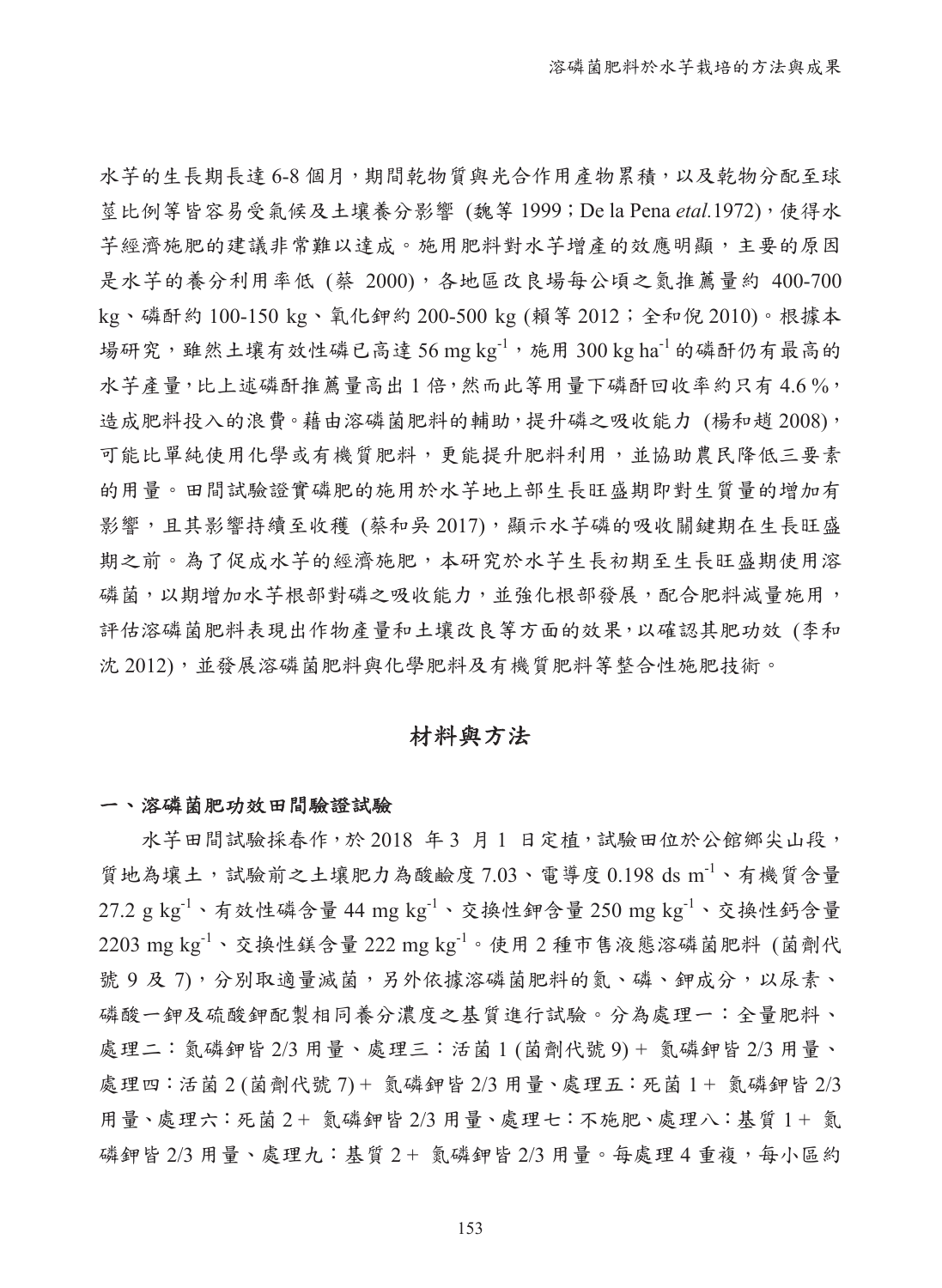$30\,\mathrm{m}^2$ ,  $\mathrm{CRD}$  設計。試驗田為作畦栽培,各處理可獨立操作而不互相干擾。溶磷菌 活菌、死菌及基質溶液皆稀釋 250 倍施用,全量肥料及不施肥處理者,則以等量 的水施用。初期每二週施用1次,中期每三週施用1次,每株施用 250 ml,共施 用 4 次。

#### 二、溶磷菌肥料整合性施肥試驗

水芋田間試驗於 2017 年 12 月 30 日定植,試驗田位於公館鄉義民段,質地 為壤土,試驗前之土壤肥力為酸鹼度 5.97、電導度  $0.128 \mathrm{~ds~m}^{-1}$ 、有機質含量 27.0 g kg-1、有效性磷含量 19 mg kg-1、交換性鉀含量 53 mg kg-1、交換性鈣含量 1126 mg kg<sup>-1</sup>、交換性鎂含量 223 mg kg<sup>-1</sup>。使用1種市售液態溶磷菌肥料,分為溶磷菌處理 與對照處理,兩區以隔板隔離。有機資材的準備,以市售有機質栽培介質添加木 黴菌、甲殼素並攪拌均勻,裝袋後澆灌糖蜜(稀釋 300 倍)並調整水分至 60%,每隔 1 週補充水分與糖蜜,約 4 星期後搬運至田間。翻土曬田後,施入土壤,每分地 600 kg,翻耕並淹水 1 週後再整地。化學肥料以本場推薦水芋合理化施肥方法。溶 磷菌肥料稀釋 250 倍後噴施於土壤,每二週施用1次。

#### 三、調查方法

定植後第 63 d 進行土壤採樣檢測土壤肥力。根數、根長、株高、莖基寬度、 葉長及葉幅調查,每小區調查5株。芋頭植體重量及養分含量分析,每小區採樣3 植株。產量調查每小區採集3株,每株採 0.04m2 面積的土壤與地下莖,採樣後除 淨泥土與根後秤其鮮重,並以 25,000 plant ha-1 估計公頃產量。

#### 結果與討論

#### 一、肥功效田間驗證

水芋定植後第 63 d 土壤性質,酸鹼度  $6.84 \pm 0.35$ , 電導度  $0.11 \pm 0.01$  ds m<sup>-1</sup>, 有機質含量  $27.7 \pm 1.4$  g kg<sup>-1</sup>, 有效性磷含量 58.8 ± 4.3 mg kg<sup>-1</sup>, 交換性鉀含量 133 ±  $16 \text{ mg kg}^{-1}$ , 交換性鈣含量  $1895 \pm 167 \text{ mg kg}^{-1}$ , 交換性鎂含量  $218 \pm 7 \text{ mg kg}^{-1}$ 。定 植後與定植前比較,酸鹼度、電導度、交換性鉀、交換性鈣含量降低,有效性磷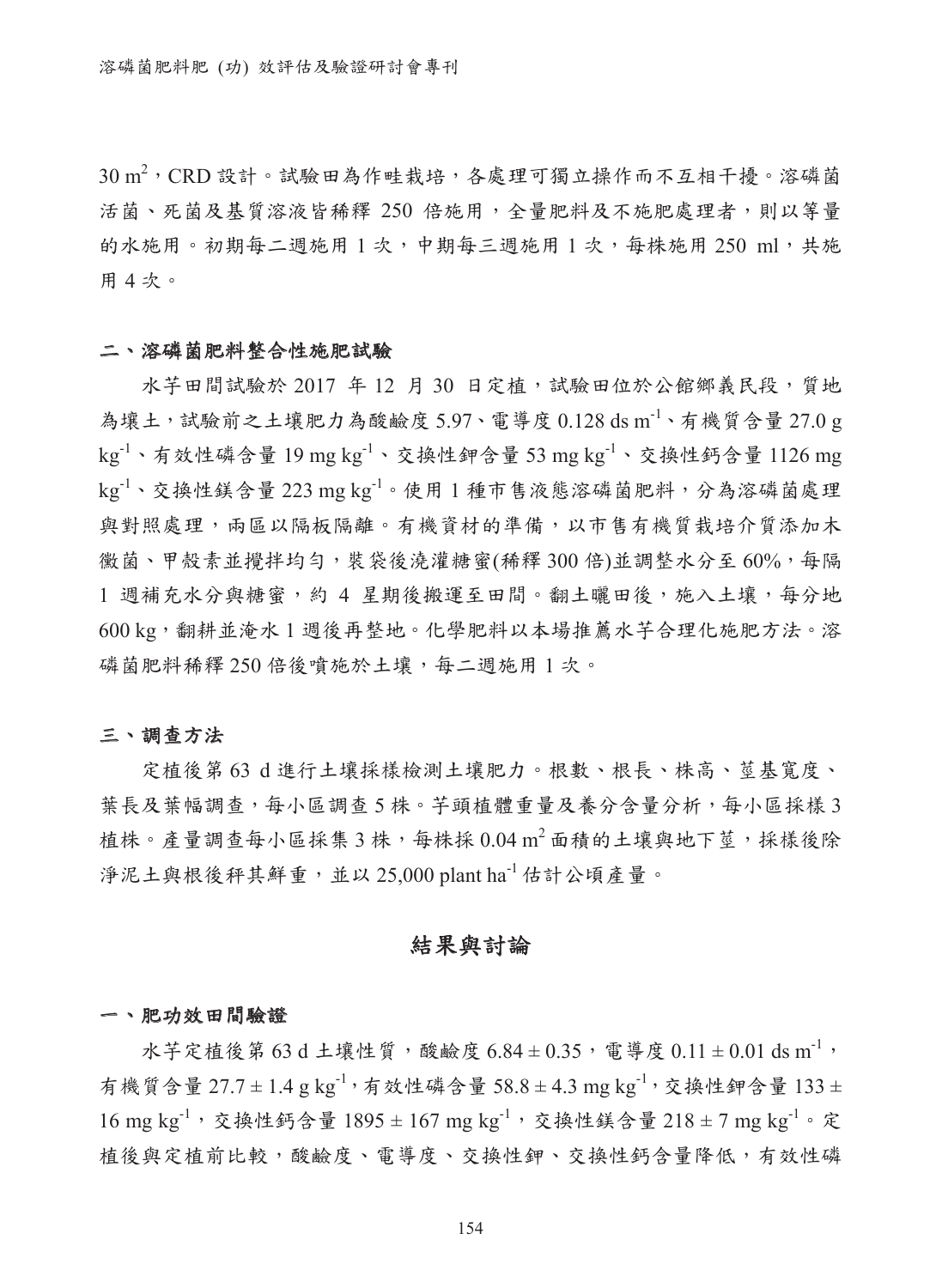含量提高,有機質及交換性鎂含量變化不大。各處理間的差異不明顯。

以生質量而言,水芋於定植後第100d,植株乾重以處理一 (全量肥料) 181±39 g 最高,處理四 (活菌 2 + 氮磷鉀皆 2/3 用量) 166 ± 39 g 次之,處理二 (氮磷鉀皆 2/3用量) 97 ± 22 g、處理五 (死菌1 + 氮磷鉀皆2/3用量) 111 ± 26 g以及處理七 (不 施肥) 102 ± 27 g 最低。處理三 (活菌 1 + 氮磷鉀皆 2/3 用量) 130 ± 19 g、處理六 (死 菌 2 + 氮磷鉀皆 2/3 用量) 125 ± 24 g 以及處理八 (基質 1 + 氮磷鉀皆 2/3 用量) 135 ± 34 g 差異不明顯。

植株養分吸收量如表 1 所示,此時為水芋的生長旺盛期,但是鉀的吸收量明 顯偏高,可能抑制氮的吸收。各處理間養分的吸收量以處理一 (全量肥料) 者最 高,處理四 (活菌 2 + 氮磷鉀皆 2/3 用量) 次之,處理二 (氮磷鉀皆 2/3 用量) 最 低,其餘處理差異不明顯。不施肥處理其植體養分含量為各處理中最高,雖然植 株乾重最低,但養分吸收量並非最低,可能與施用基肥有關。全量肥料的養分吸 收量最高,與植株乾重最高有關,反應出施用肥料仍是對水芋乾物增加的主要因 子,尤其本試驗土壤交換性鉀偏高,氮的用量可能是限制因子,而增施肥料可補 充氮。處理四在肥料減量下施用活菌 2 (菌劑代號 7),植株乾重與養分吸收量僅次 於全量肥料,顯示該溶磷菌對養分吸收的肥功效顯著。活菌 1 (菌劑代號9) 在本 次試驗中對養分吸收的肥功效不明顯。

| Treatment      | N                              | P                                       | K                                                                                                | Ca                                    | Mg                |
|----------------|--------------------------------|-----------------------------------------|--------------------------------------------------------------------------------------------------|---------------------------------------|-------------------|
|                |                                |                                         | -- g plant <sup>-1</sup>                                                                         |                                       |                   |
| $\mathbf{1}$   | $1.76 \pm 0.42$ a <sup>*</sup> | $0.67 \pm 0.14$ a                       | $6.45 \pm 1.43$ a                                                                                | $1.57 \pm 0.39$ a                     | $0.29 \pm 0.08$ a |
| 2              | $1.04 \pm 0.34$ c              | $0.32 \pm 0.07$ d                       | $3.49 \pm 1.01$ c                                                                                | $0.71 \pm 0.21$ c                     | $0.12 \pm 0.03$ c |
| 3              | $1.41 \pm 0.23$ abc            | $0.47 \pm 0.10$ bcd                     | $5.38 \pm 0.96$ ab                                                                               | $1.01 \pm 0.36$ bc $0.18 \pm 0.05$ bc |                   |
| $\overline{4}$ | $1.64 \pm 0.32$ ab             | $0.57 \pm 0.17$ ab                      | $6.26 \pm 1.65$ a                                                                                | $1.19 \pm 0.31$ ab $0.23 \pm 0.07$ ab |                   |
| 5              | $1.24 \pm 0.22$ bc             | $0.40 \pm 0.07$ cd $4.44 \pm 0.85$ bc   |                                                                                                  | $0.90 \pm 0.20$ bc $0.16 \pm 0.03$ bc |                   |
| 6              | $1.21 \pm 0.20$ bc             | $0.44 \pm 0.12$ bcd $4.84 \pm 1.10$ abc |                                                                                                  | $0.89 \pm 0.19$ bc $0.17 \pm 0.05$ bc |                   |
| 7              | $1.30 \pm 0.34$ abc            | $0.43 \pm 0.12$ bcd $4.47 \pm 1.30$ bc  |                                                                                                  | $1.04 \pm 0.46$ bc $0.19 \pm 0.07$ bc |                   |
| 8              | $1.50 \pm 0.43$ ab             | $0.51 \pm 0.14$ bc $5.28 \pm 1.33$ ab   |                                                                                                  | $1.18 \pm 0.32$ ab $0.20 \pm 0.06$ bc |                   |
| 9              |                                |                                         | $1.24 \pm 0.27$ bc $0.45 \pm 0.09$ bcd $4.74 \pm 1.17$ abc $1.02 \pm 0.28$ bc $0.18 \pm 0.04$ bc |                                       |                   |

表 1.水芋肥功效驗證試驗第 100 d 各處理植株養分吸收量

\* Within column, means followed by the same letters are not significantly different test by LSD at *p*< 0.05.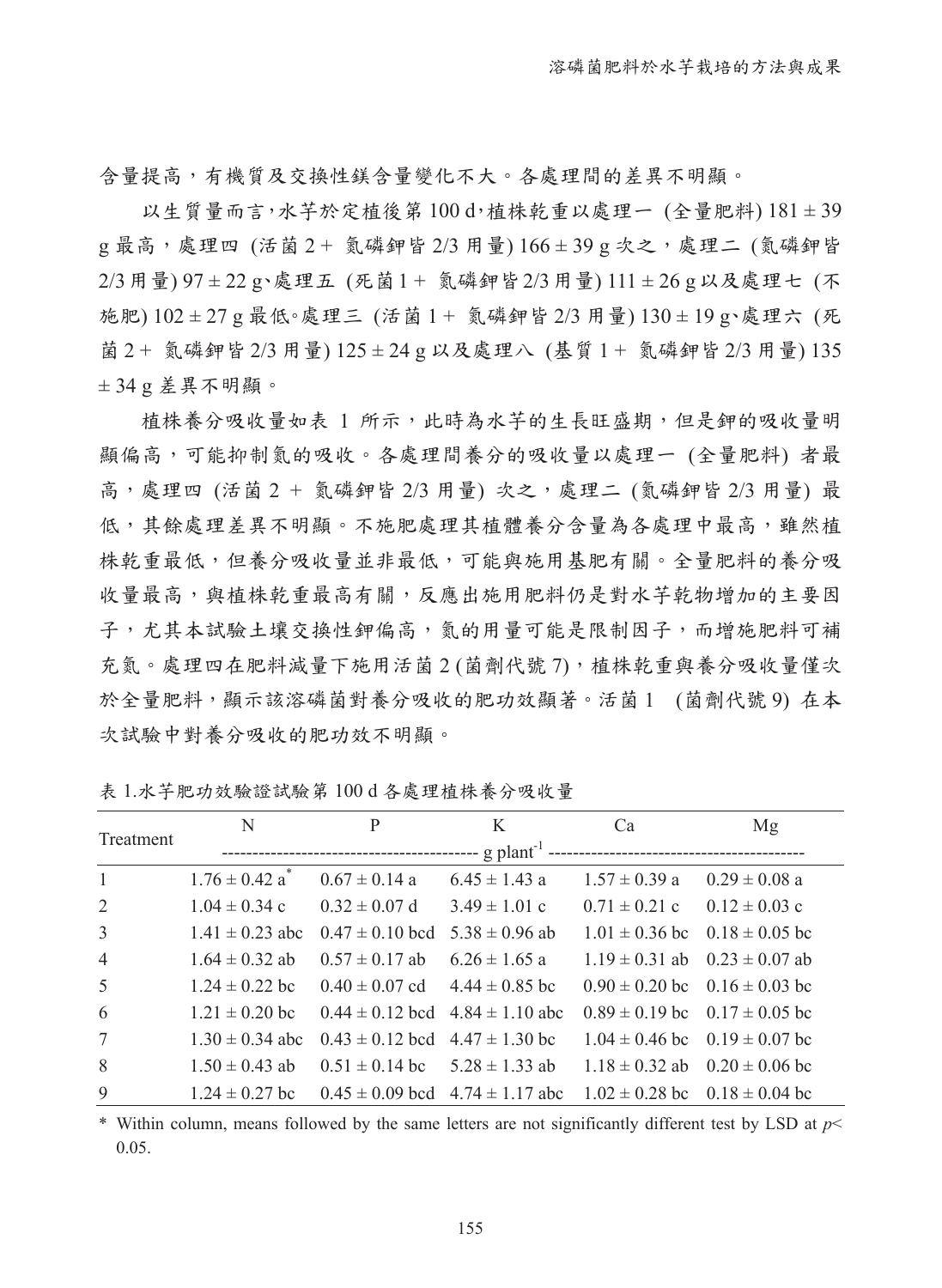$\hat{\mathbb{A}}$ 量方面 (見表2),以處理一 (全量肥料) 產量  $12.6 \pm 3.6$  Mg ha<sup>-1</sup> 最高,處理 四 (活菌 2 + 氮磷鉀皆 2/3 用量)  $10.6 \pm 1.6$  Mg ha<sup>-1</sup> 次之, 其餘處理產量較低, 但是 差異並不顯著可能與風來襲,芋頭進行剪葉措施後,各處理生長勢受到影響。 不施肥處理產量  $9.6 \pm 1.4$  Mg ha $^{-1}$ 並非最低,顯示田間施肥仍無法完全隔離。處理 四 (活菌 2+ 氮磷鉀皆 2/3 用量) 產量百分率 84.5 %, 顯示溶磷菌在肥料減量下對 產量仍有幫助。

#### 二、整合性施肥試驗

於定植後第 26 d 及 43 d,調查根數及根長,施用溶磷菌處理者,地下部根數 較少,但根長較長 (見表3)。以土壤養分供應觀點,根長越長,根圈接觸土壤越多, 吸收的土壤養分範圍越大,因此施用溶磷菌處理,對作物的生長可能有所幫

| Treatment      | Yield $(Mg ha^{-1})$          | Index $(\% )$ |
|----------------|-------------------------------|---------------|
| -1             | $12.6 \pm 3.6$ a <sup>*</sup> | 100           |
| 2              | $9.1 \pm 1.8$ bc              | 72.5          |
| $\overline{3}$ | $10.1 \pm 2.5$ ab             | 80.7          |
| $\overline{4}$ | $10.6 \pm 1.6$ ab             | 84.5          |
| 5              | $9.8 \pm 2.4$ ab              | 78.1          |
| 6              | $8.7 \pm 1.6$ c               | 68.9          |
| 7              | $9.6 \pm 1.4$ ab              | 76.5          |
| 8              | $9.1 \pm 1.7$ bc              | 72.1          |
| 9              | $10.1 \pm 1.5$ bc             | 80.1          |

表 2. 水芋肥功效驗證試驗各處理產量

\* Within column, means followed by the same letters are not significantly different test by LSD at *p*< 0.05.

| 表 3. 水芋整合性施肥試驗田地下部生長比較 |
|------------------------|
|                        |

| Treatment              |              | Root Numbers    | Root Length (cm) |
|------------------------|--------------|-----------------|------------------|
| 26 Days after planting |              |                 |                  |
|                        | Test         | $29.9 \pm 8.8$  | $10.4 \pm 1.7$   |
|                        | <b>Blank</b> | $32.2 \pm 10.3$ | $9.3 \pm 2.3$    |
|                        |              | ns              | *                |
| 43 Days after planting |              |                 |                  |
|                        | Test         | $46.7 \pm 8.1$  | $19.9 \pm 3.1$   |
|                        | <b>Blank</b> | $56.6 \pm 15.1$ | $17.9 \pm 4.5$   |
|                        |              | *               | ns               |

ns means not significantly different test by LSD at *p*< 0.05.

\* means significantly different test by LSD at *p*< 0.05.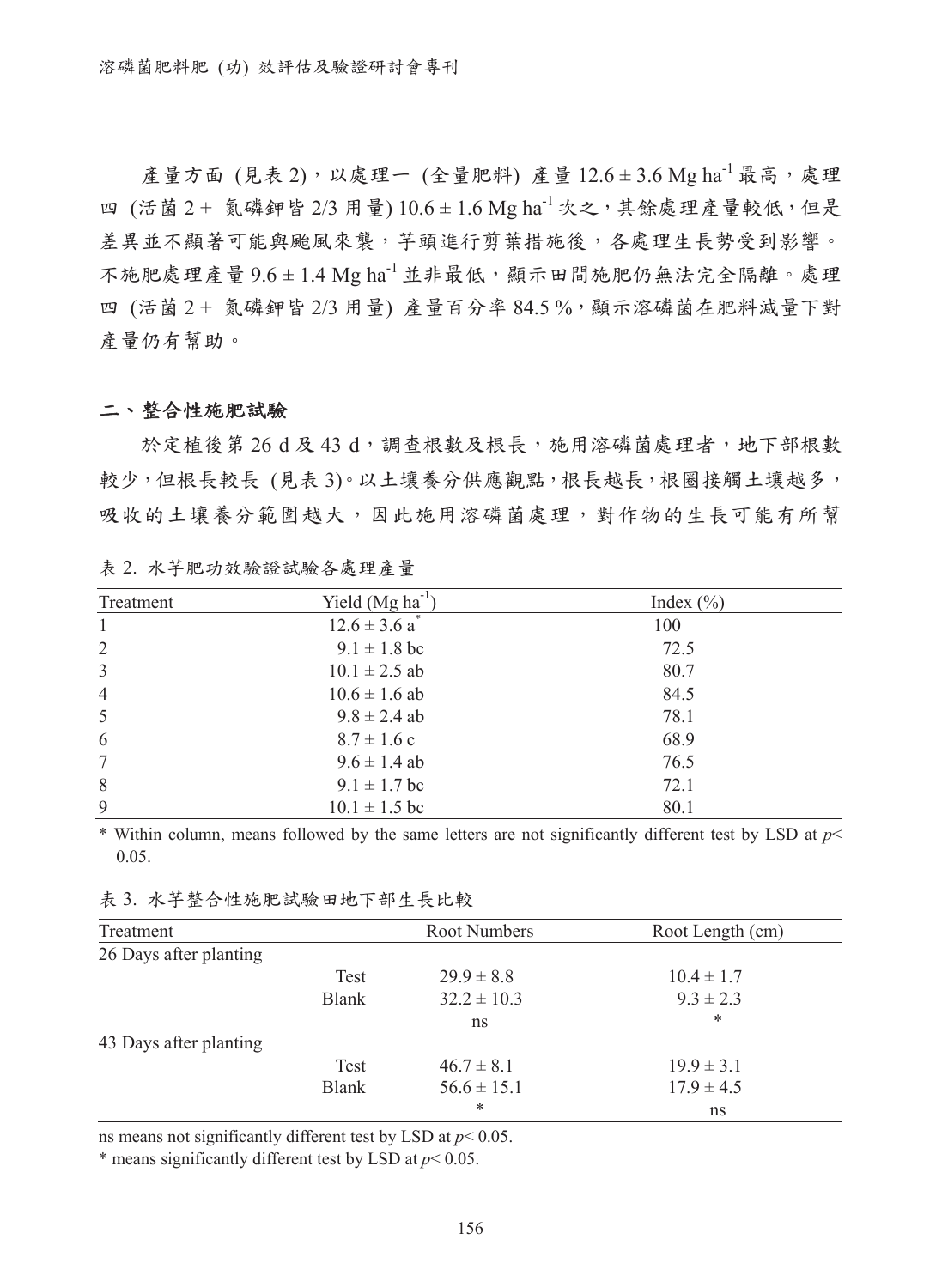助。定植後第80d調查地上部性狀,施用溶磷菌處理莖基寬度、葉長及葉寬,皆 較對照處理高 (見表 4), 定植後 160d, 地上部生質量方面, 溶磷菌試區亦高於對 照處理 (見表 5), 產量調查亦顯示溶磷菌試區高於對照處理 (見表 6)。

#### 三、溶磷菌施用方法檢討

由整合性施肥試驗結果,顯示水芋採用土壤改良、合理化施肥及應用溶磷菌 肥料生產方式,可以改善土壤環境,並促進作物根部生長,最終提升作物產量。 但是在肥功效田間驗證試驗中,使用溶磷菌肥料的效果仍然比不上肥料增施,可 能是土壤交換性鉀過高,使氮的供應成為限制因子,在使用溶磷菌肥料之前,建 議維持土壤適當肥力仍有必要。溶磷菌肥料使用量及次數可以增加,處理四在肥 料減量下施用活菌,植株乾重、養分吸收量及產量僅次於全量肥料,顯示溶磷菌

表 4. 水芋整合性施肥試驗田第 80 d 地上部生長比較

| Treatment    | Shoot width    | Plant height   | Leaf length    | Leaf width     |
|--------------|----------------|----------------|----------------|----------------|
|              | (mm)           | $\text{cm}$ )  | (cm)           | (cm)           |
| Test         | $41.8 \pm 3.3$ | $43.5 \pm 3.5$ | $25.1 \pm 1.1$ | $21.5 \pm 0.9$ |
| <b>Blank</b> | $39.6 \pm 2.8$ | $41.8 \pm 2.6$ | $23.4 \pm 1.1$ | $20.6 \pm 1.0$ |
|              | *              | ns             | ***            | **             |

ns means not significantly different test by LSD at *p*< 0.05.

\*,\*\*,\*\*\* means significantly different test by LSD at *p*< 0.05, 0.01, 0.001 respectively.

表 5. 水芋整合性施肥試驗田第 160 d 地上部生質量比較

| Treatment    | Fresh weight   | Dry weight   |  |  |
|--------------|----------------|--------------|--|--|
|              |                |              |  |  |
| Test         | $1741 \pm 205$ | $172 \pm 21$ |  |  |
| <b>Blank</b> | $1246 \pm 140$ | $138 \pm 16$ |  |  |
|              | **             | *            |  |  |

\*,\*\* means significantly different test by LSD at *p*< 0.05, 0.01 respectively.

#### 表 6. 水芋整合性施肥試驗田收穫期生質量比較

| Treatment    | Shoot weight   | Corm weight  |  |  |
|--------------|----------------|--------------|--|--|
|              |                |              |  |  |
| Test         | $23.3 \pm 6.5$ | $235 \pm 29$ |  |  |
| <b>Blank</b> | $12.0 \pm 2.7$ | $163 \pm 16$ |  |  |
|              | **             | $***$        |  |  |

\*\* means significantly different test by LSD at *p*< 0.01.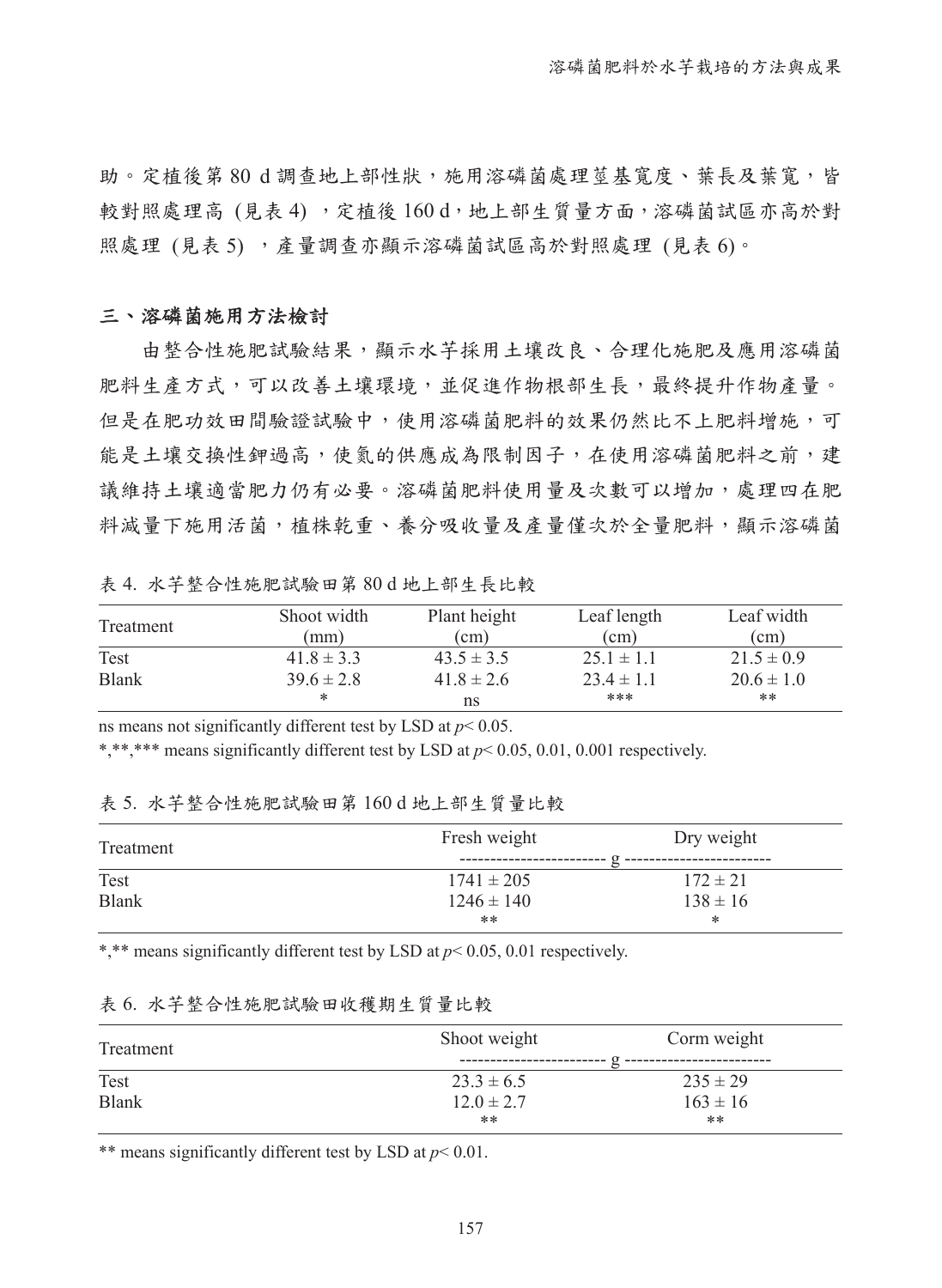的肥功效顯著。本試驗溶磷菌肥料施用,於生長初期 2 週 1 次,生長中期 3 週 1 次,如果頻率改為2週1次,並增加溶磷菌施用次數,可能使肥功效更明顯。

#### 結論

肥功效田間驗證試驗顯示,全量施肥有最高的養分吸收量、生質量及產量, 但是肥料減量1/3 下, 施用活菌 2 (菌劑代號 7) 處理, 養分吸收量、生質量及產量 與全量施肥沒有差異,顯示該溶磷菌肥料有助於肥料減量。整合性施肥試驗顯示, 在肥料用量相同情形下,施用溶磷菌處理者,地下部根長較對照處理長,地上部 莖基寬度、葉長、葉寬及生質量較對照處理高,產量亦高於對照處理,溶磷菌肥 料肥功效顯著。施用方法檢討上,建議土壤肥力應維持平衡,避免養分供應成為 限制因子,溶磷菌肥料施用頻率 2 週 1 次,並增加溶磷菌施用次數,可能使肥功 效更明顯。

### 引用文獻

- 1. 全中和、倪禮豐。2010。水芋合理化施肥技術。行政院農業委員會花蓮區農業改良場。
- 2. 李俊、沈德龍。2012。微生物肥料田間試驗設計與效果評價。農業部微生物肥料和食 用菌菌種品質監督檢驗測試中心。全國農技推廣網。
- 3. 楊秋忠、趙震慶。1998。作物土壤微生物肥料的應用手冊。國立中興大學土壤研究所 編印。
- 4. 蔡永暭。2000。施氮對芋植株生長及乾物生產分配之影響。高雄區農業改良場研究彙 報。11(2): 22-36。
- 5. 蔡正賢、吳添益。2017。苗栗地區水芋栽培土壤特性與施肥管理。苗栗區農業改良場 研究彙報。6:1-14。
- 6. 魏夢麗、陳烈夫、呂椿棠、呂秀英。1999。期作間水芋全生育期光合成物質生產之比 較。中華農業研究 47(3): 47-64。
- 7. 賴文龍、郭雅紋、陳玟瑾。2012。臺中地區水芋肥培管理技術。臺中區農業改良場專 訊 79:6-10。
- 8. De la Pena, R. S. and D. L. Plucknett. 1972. Effect of nitrogen fertilization on the growth, composition, and yield of upland and lowland taro (*colocasia esculenta*). Expl. Agric. 8: 187-194.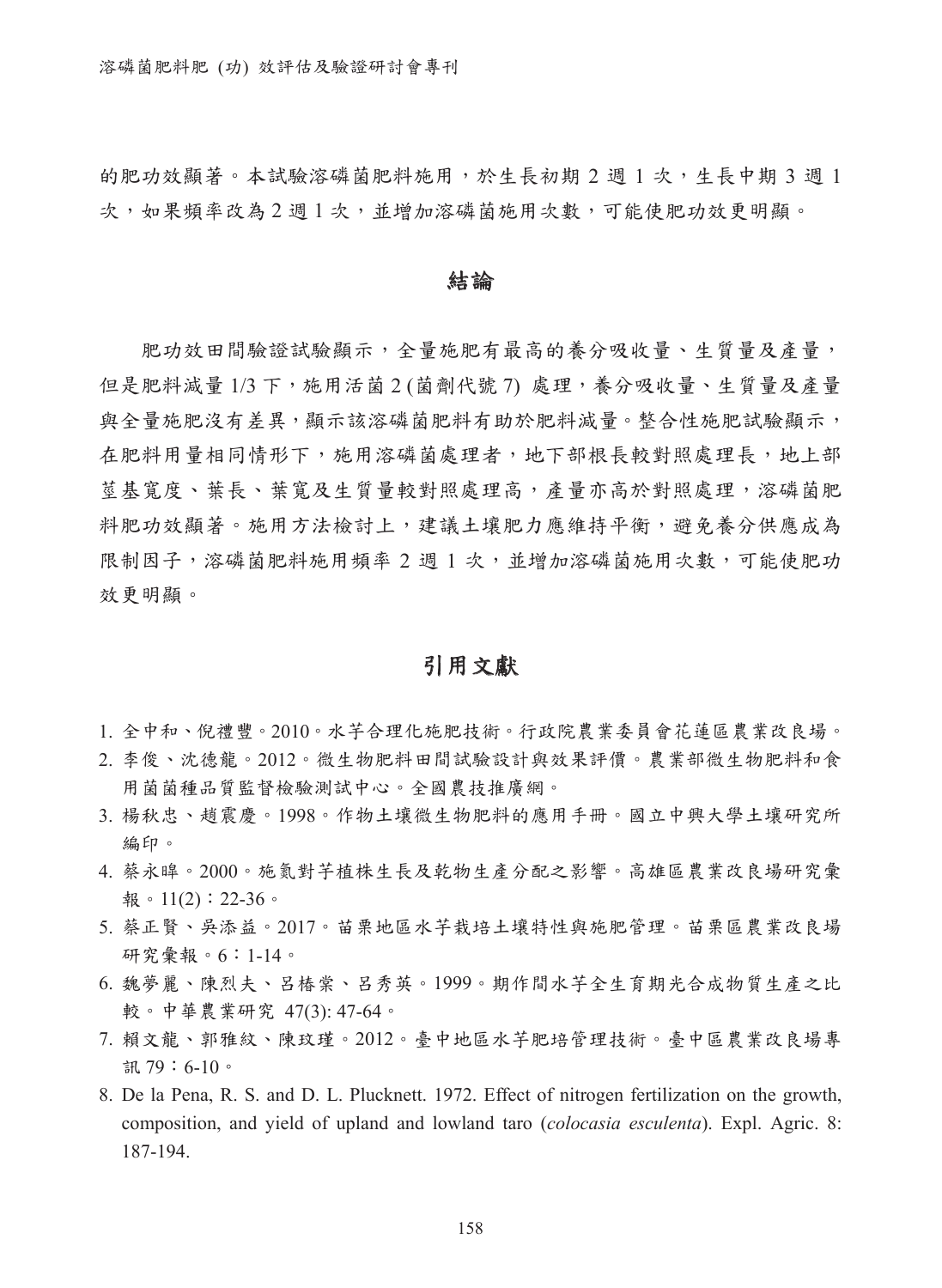# **Methods and Effects of Phosphate-solubilizing Microbial Fertilizers Application at Taro in Paddy Field**

Jeng-Hsien Tsai<sup>1,\*</sup>, Tian-Yih Wu<sup>2</sup>

## **Summary**

The verification field test and the integrated fertilization test of phosphate-solubilizing microbial fertilizers were carried out at taro in paddy field at 2018. Fertilizer verification field test used 2 kinds of commercially available liquid phosphate-solubilizing microbial fertilizers. This field test had 9 treatments according to the rate of fertilizer and phosphate-solubilizing microbial fertilizers type. The integrated fertilization test aim at the development of microbial fertilizer, chemical fertilizer and organic fertilizer integrated fertilization technology, which will help in confirm the effect of phosphate-solubilizing microbial fertilizers. Fertilizer verification field test showed that full rate of fertilization has the highest nutrient absorption, biomass and yield, may caused by the high soil exchange potassium which result in the supply of nitrogen becomes a limiting factor. The treatment of 2/3 rate of fertilization and application of one kinds of phosphate-solubilizing microbial fertilizers, nutrient absorption, biomass and yield are not significant different with full rate of fertilization. The integrated fertilization test showed that under the same fertilizer rate, the root length was longer than that of the control treatment, the shoot width, leave length, leaf width and biomass were higher than that of the control, and the yield was higher than

Corresponding author, e-mail: tsaijh $@$ mdais.gov.tw

<sup>1</sup> Assistant Researcher, Miaoli District Agricultural Research and Extension Station , Miaoli, Taiwan, ROC.

<sup>2</sup> Associate researcher, Miaoli District Agricultural Research and Extension Station , Miaoli, Taiwan, ROC.